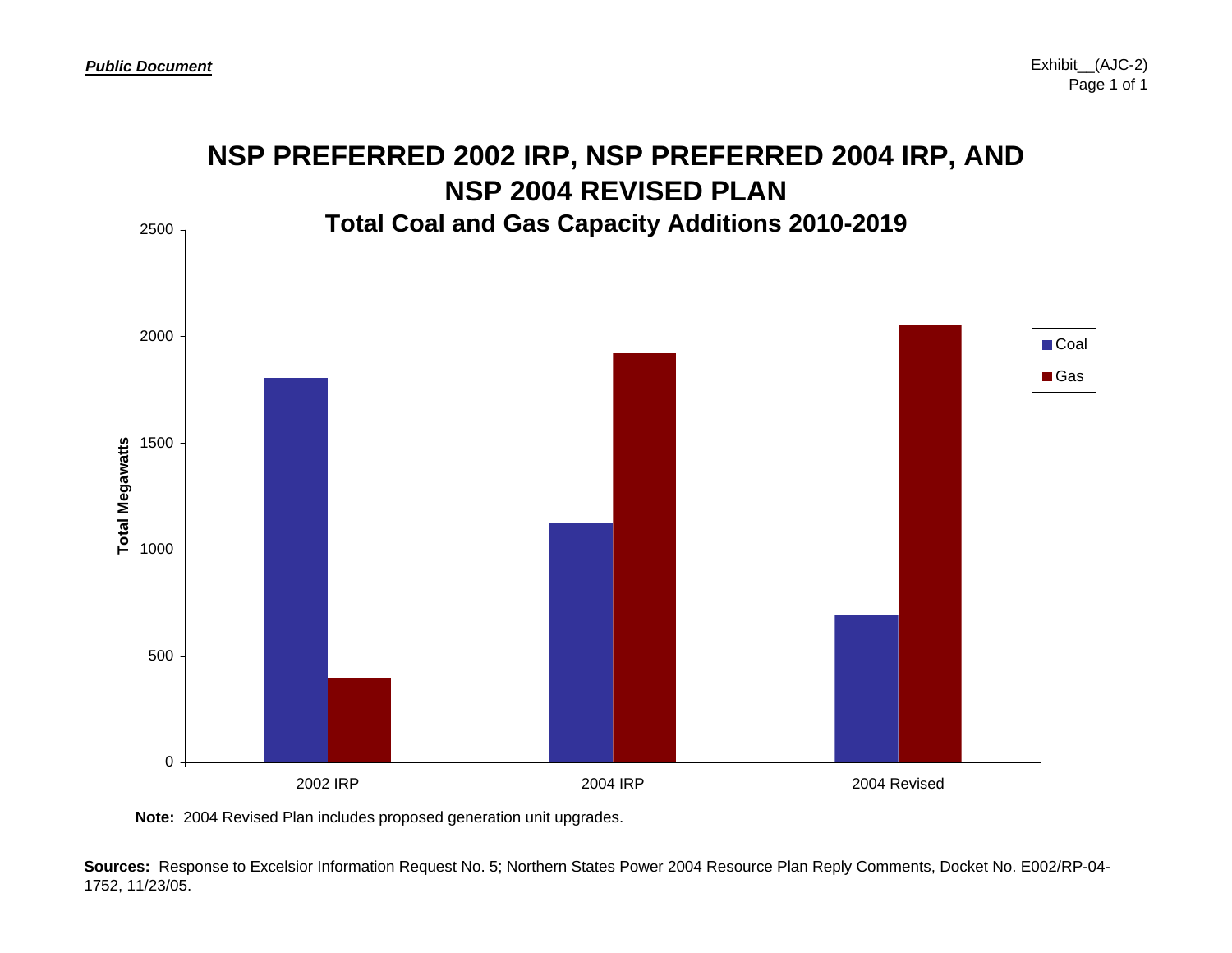### **NSP PREFERRED 2002 IRP, NSP PREFERRED 2004 IRP, AND NSP 2004 REVISED PLANCoal and Gas Capacity Additions by Year, 2010 - 2019**



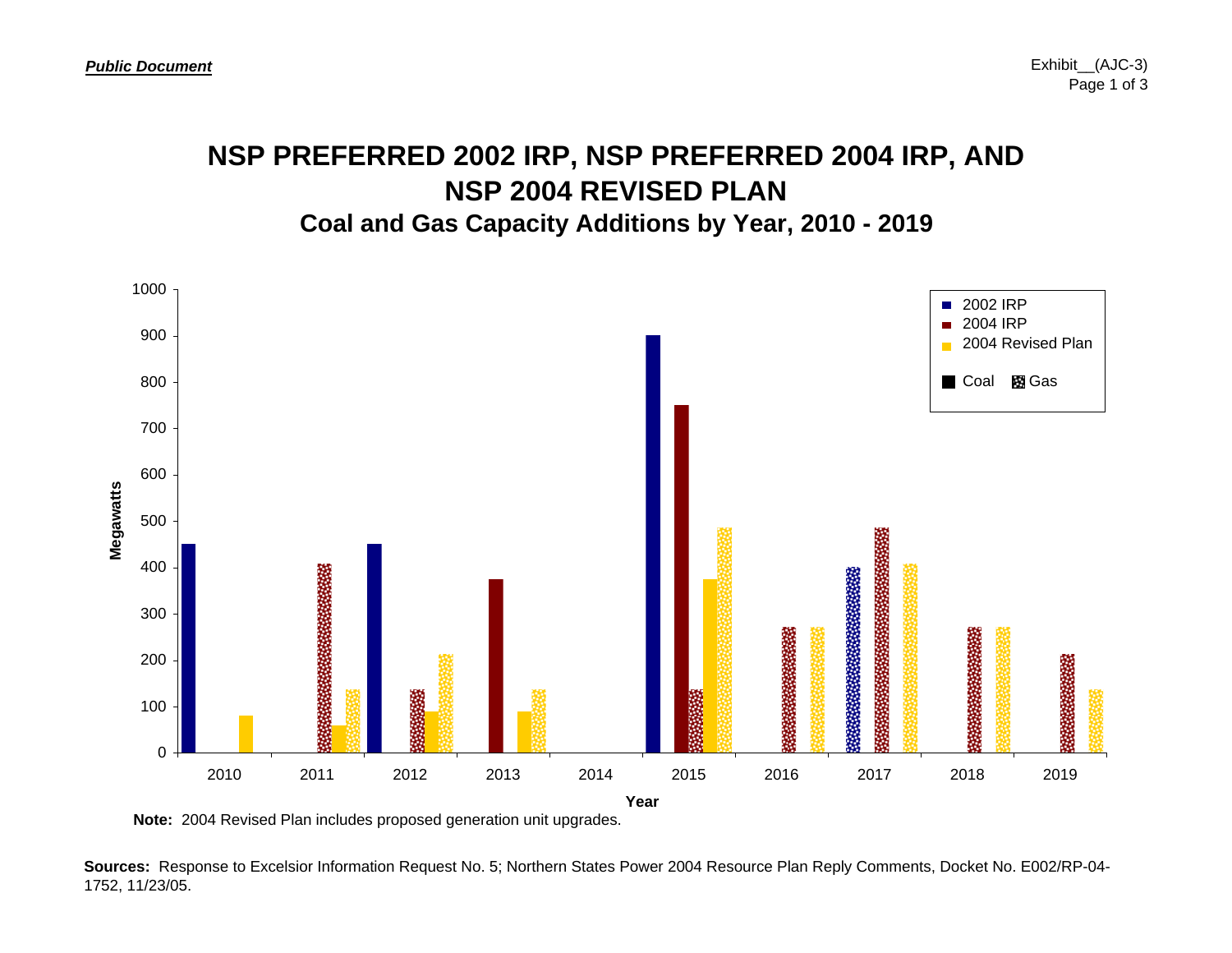### **NSP PREFERRED 2002 IRP, NSP PREFERRED 2004 IRP, AND NSP 2004 REVISED PLANCoal Capacity Additions by Year, 2010 - 2019**



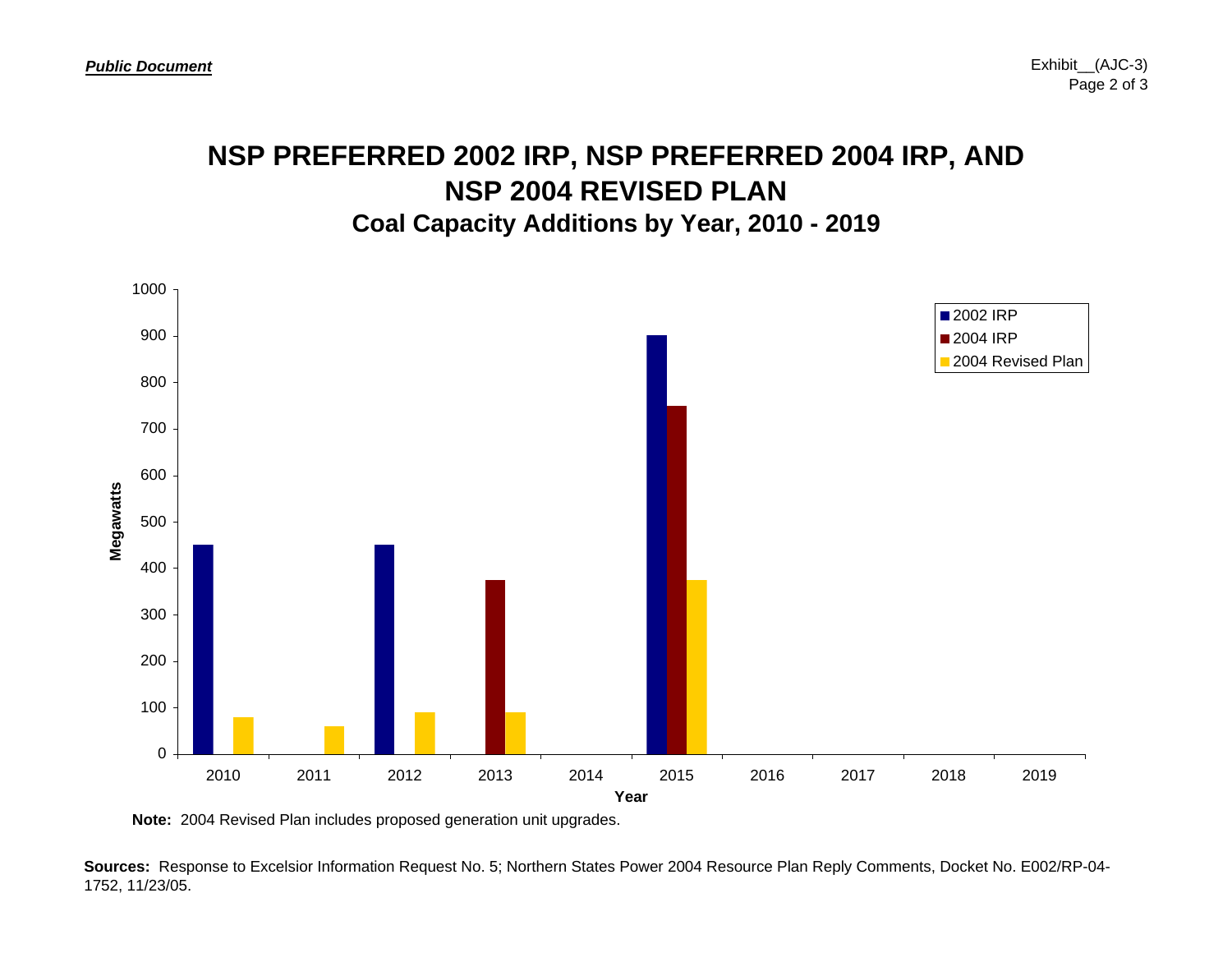# **NSP PREFERRED 2002 IRP, NSP PREFERRED 2004 IRP, AND NSP 2004 REVISED PLAN**

#### **Gas Capacity Additions by Year, 2010 - 2019**

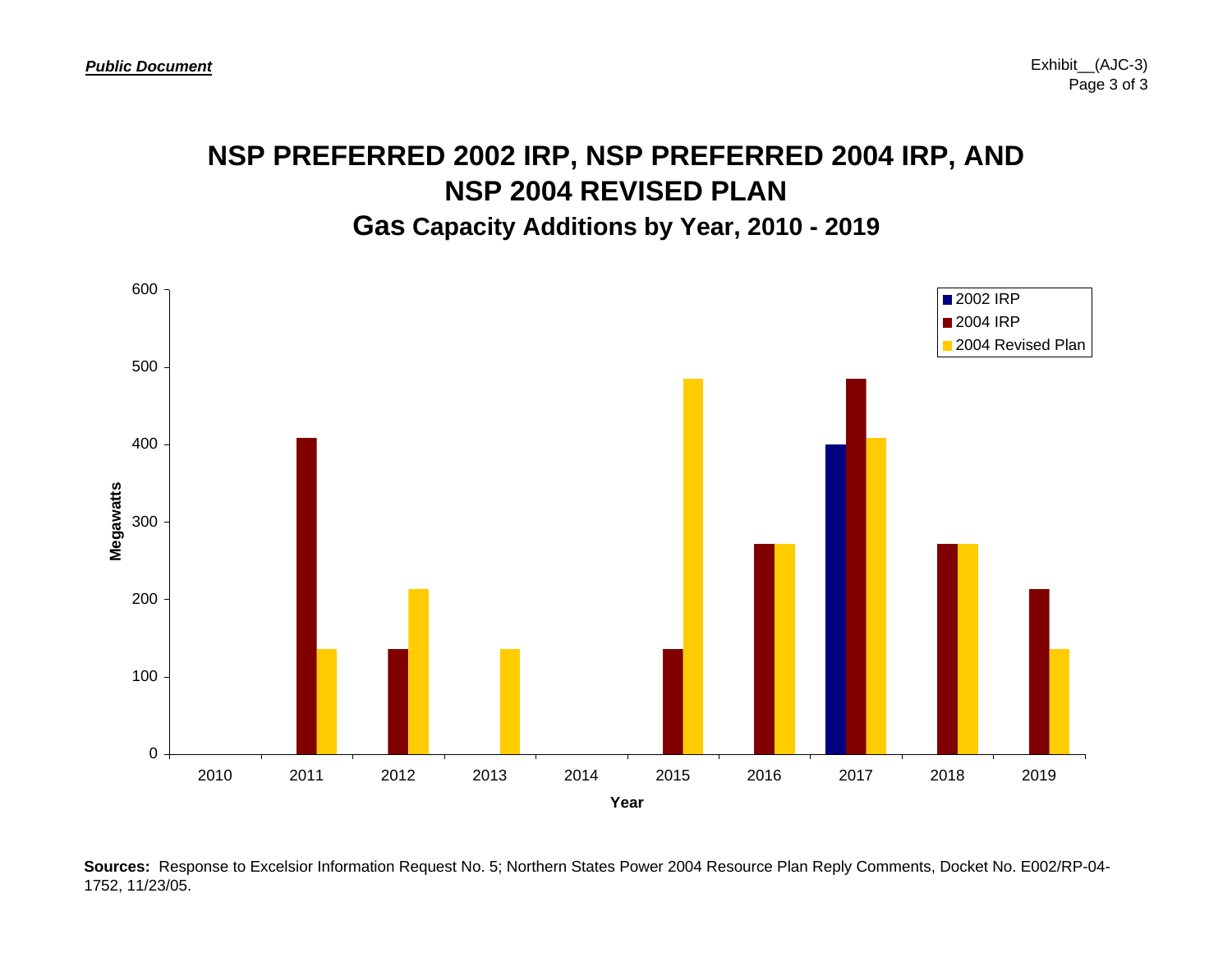Exhibit\_\_(AJC-4) Page 1 of 1

### **COMPARISON OF NSP STRATEGIST NO MESABA AND MESABA 1 PPA OUTPUT Coal and Natural Gas Generation Projections**

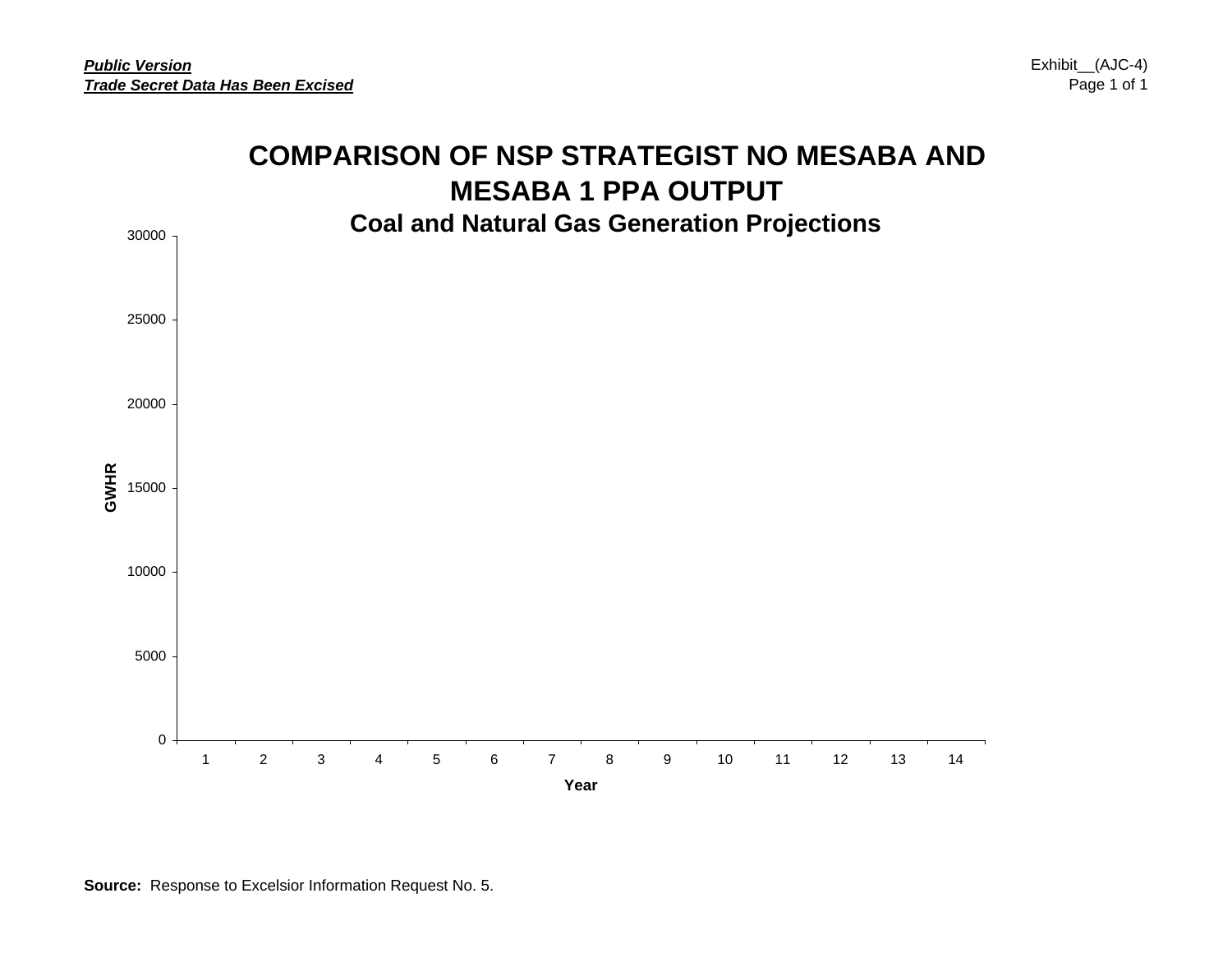## **COMPARISON OF ESTIMATED EXPECTED INCREMENTAL RATE IMPACT OF MESABA FACILITY**



**Sources:** Hervey Direct Testimony Exhibit\_\_(MAH-1) Schedule 6; ICF Rebuttal Testimony of Maria Fusco Scheller.